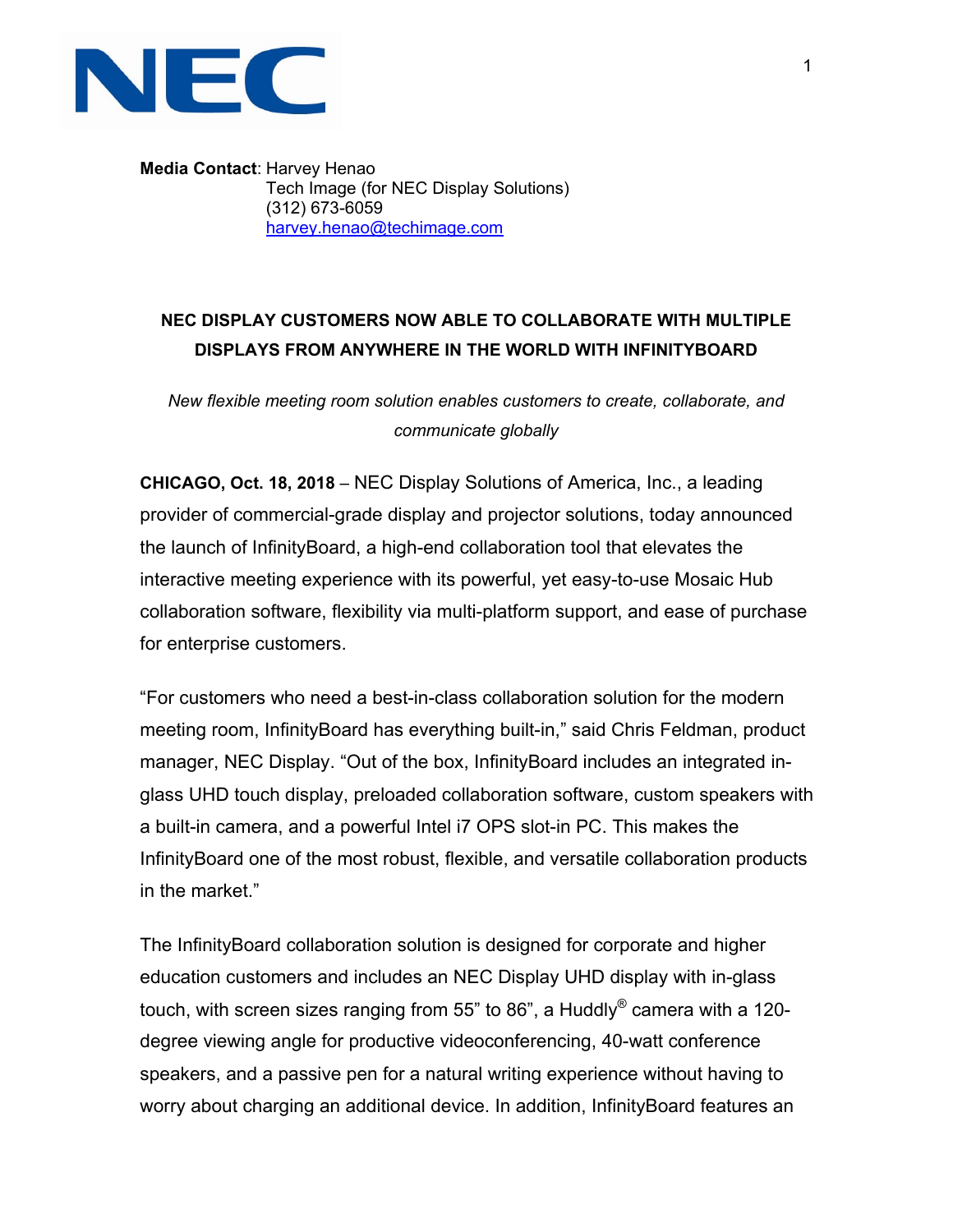OPS slot-in PC, and the Mosaic suite of collaboration software that includes video conferencing, messaging, whiteboarding, and wireless sharing functionality. Later updates will further increase capabilities with integrated native support for popular business tools.

"The InfinityBoard is the most flexible collaboration solution on the market today," Feldman said. "With the InfinityBoard, customers are not locked into using proprietary software because the OPS slot-in PC offers the user enough power to run the most common business applications. The included Mosaic Hub software offers one of the most intuitive user experiences available today. The GUI is so self-explanatory that even users who have never touched a collaboration display before won't even need to read a manual to use it."

The OPS slot-in PC features an Intel® Core i7 CPU, 8 GB of RAM (DDR4), 128 GB M.2 SSD, Dual band wireless 802.11ac + Bluetooth 4.2, TPM (Trusted Platform Module), and comes pre-installed with Microsoft<sup>®</sup> Windows 10 Professional OS. This ensures the flexibility to install applications as business needs dictate, and allows future performance upgrades without needing to invest in additional hardware. Customers are also able to use their preferred business communication software without being locked-in to proprietary applications.

"The InfinityBoard represents the culmination of NEC Display's tiered approach to collaboration technology," Feldman said. "It is the first fully-realized global collaboration solution, which means you can have offices anywhere in the world and be able to purchase the exact same solution for each one."

A 1-year subscription to Mosaic Hub is included, and InfinityBoard is backed by a 3-year warranty. Customers also have the option of adding additional equipment including height-adjustable wall mounts and mobile carts for added flexibility.

InfinityBoard is available this month with the 3720-INF2-55, 3720-INF2-75, and 3720-INF2-86 screen sizes. The 3720-INF2-65 size will be available in early 2019.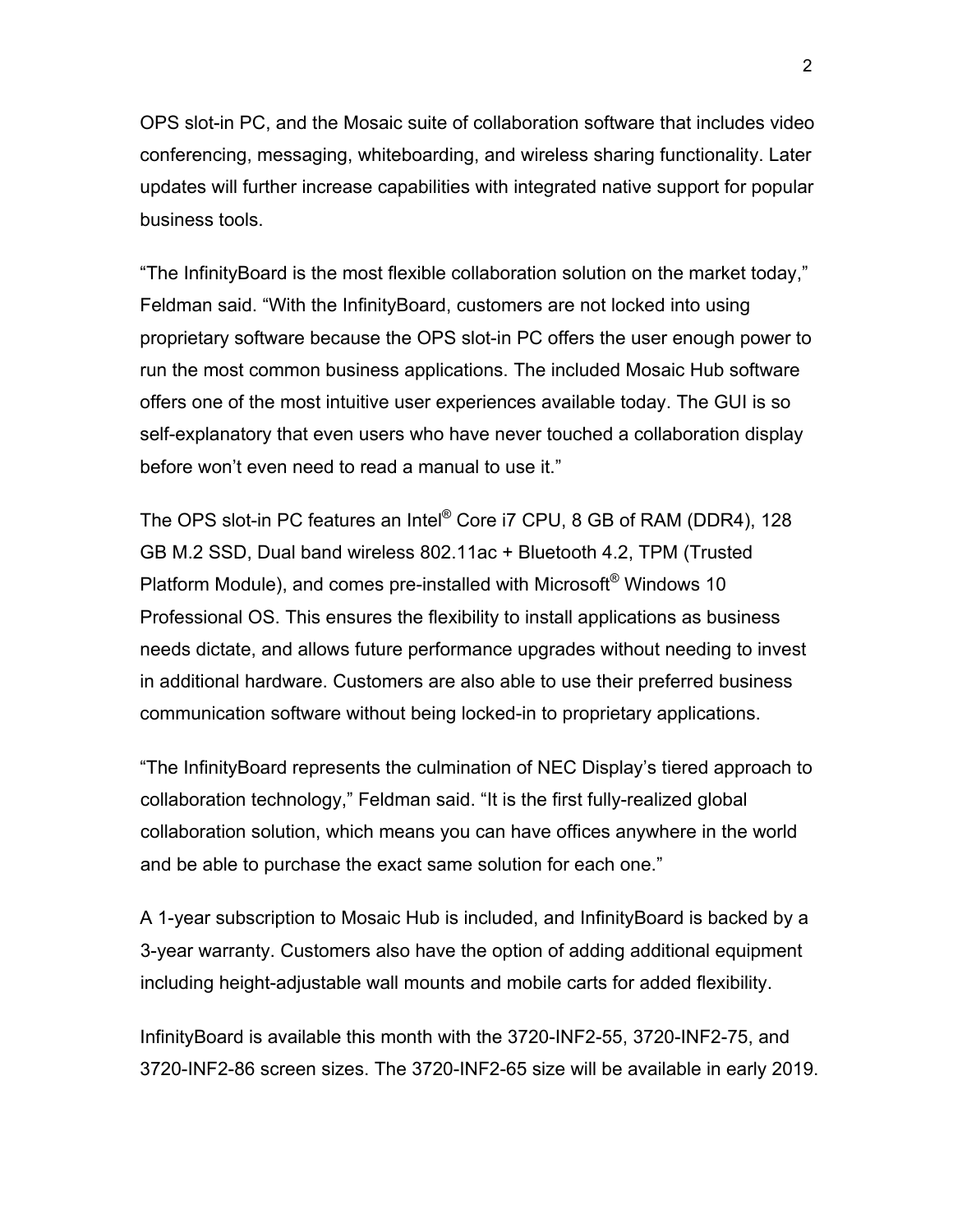For additional information and specs, please contact your NEC Display sales representative o[r visit NEC Display Solutions.](https://www.necdisplay.com)

# # #

## **About NEC Display Solutions of America, Inc.**

NEC Display Solutions of America, Inc., a leading designer and provider of innovative displays, offers the widest range of products on the market, such as commercial- and professional-grade large-screen LCD displays, desktop LCD monitors, direct view LED displays, a diverse line of multimedia and digital cinema projectors, and integrated display solutions. Benefitting from the technologies of NEC Corporation and its own Research and Development, NEC produces leading-edge visual technology and customer-focused solutions for a wide variety of markets, including education, retail, transportation, broadcast, enterprise, healthcare, houses of worship, and many more. NEC is orchestrating a brighter world with the quality and reliability of its products and outstanding customer service. For additional information about NEC Display Solutions of America products, call (866) NEC-MORE, or visit the website at www.necdisplay.com. Follow us on our social media channels: [Facebook,](http://www.facebook.com/necdisplay) [YouTube](http://www.youtube.com/necdisplay), [Google+](https://plus.google.com/+necdisplay), [Twitter](http://www.twitter.com/nec_display) and [LinkedIn.](https://www.linkedin.com/company/nec-display-solutions) 

## **About NEC Corporation**

NEC Corporation is a leader in the integration of IT and network technologies that benefit businesses and people around the world. By providing a combination of products and solutions that cross utilize the company's experience and global resources, NEC's advanced technologies meet the complex and ever-changing needs of its customers. NEC brings more than 100 years of expertise in technological innovation to empower people, businesses and society. For more information, visit NEC at www.nec.com.

The NEC Group globally provides "Solutions for Society" that promote the safety, security, efficiency and equality of society. Under the company's corporate message of "Orchestrating a brighter world," NEC aims to help solve a wide range of challenging issues and to create new social value for the changing world of tomorrow. For more information, please visit

http://www.nec.com/en/global/about/solutionsforsociety/message.html.